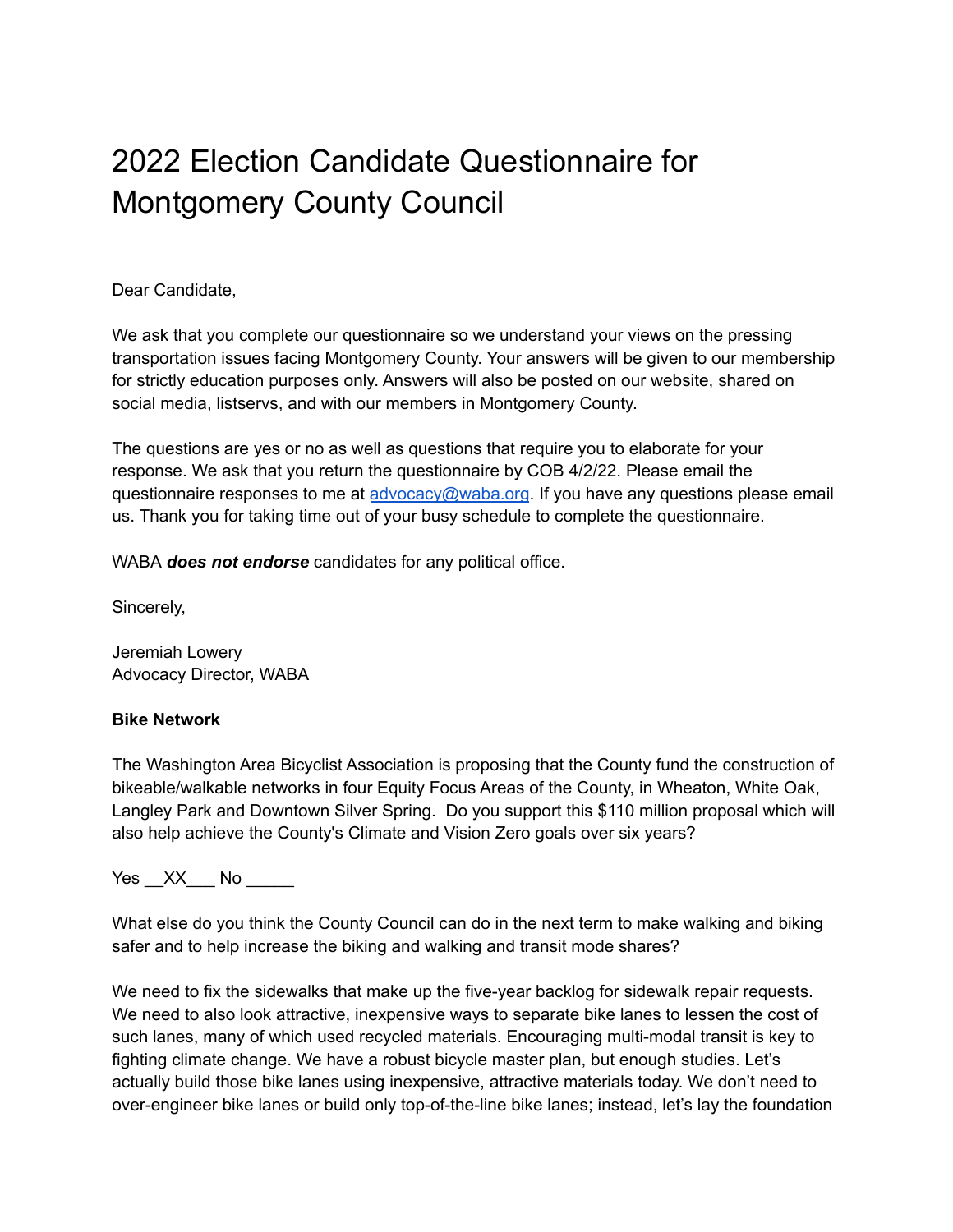of a bike lane network that we improve over time. If Paris can turn their city into a biking mecca, so can Montgomery County.

### **Police out of Traffic Enforcement**

Do you support removing police from all or some traffic enforcement?

Yes XX No Some of traffic enforcement

How will you balance the need for traffic enforcement and equity while in office? Some traffic enforcement – running red lights, speeding, tag expiration – can be handled by technology. Other traffic enforcement requires police – stopping the racing that too often endangers pedestrians, cyclists, and drivers and getting impaired and distracted drivers off the road.

#### **Trails - repaving**

Do you support fully funding the budget request of the Parks Department to include monies for repaving the Sligo, Rock Creek and Capital Crescent Trails?

Yes No Maybe XX

Since we have a limited amount of funding, we need to examine if that money ought to be spent repaving trails or creating new ones. Not all parts of those three trails are in disrepair, so I suggest we fix the parts that are in need of repair and use the rest of that money to create new trails in underserved communities.

#### **Tunnel**

Do you support funding the \$55m project for this important regional trail connection through downtown Bethesda?

Yes  $XX$  No  $-$ 

Do you support funding that will complete construction of the project within the current FY 23-28 CIP period or sooner/later?

Yes XX No No

#### **270 widening**